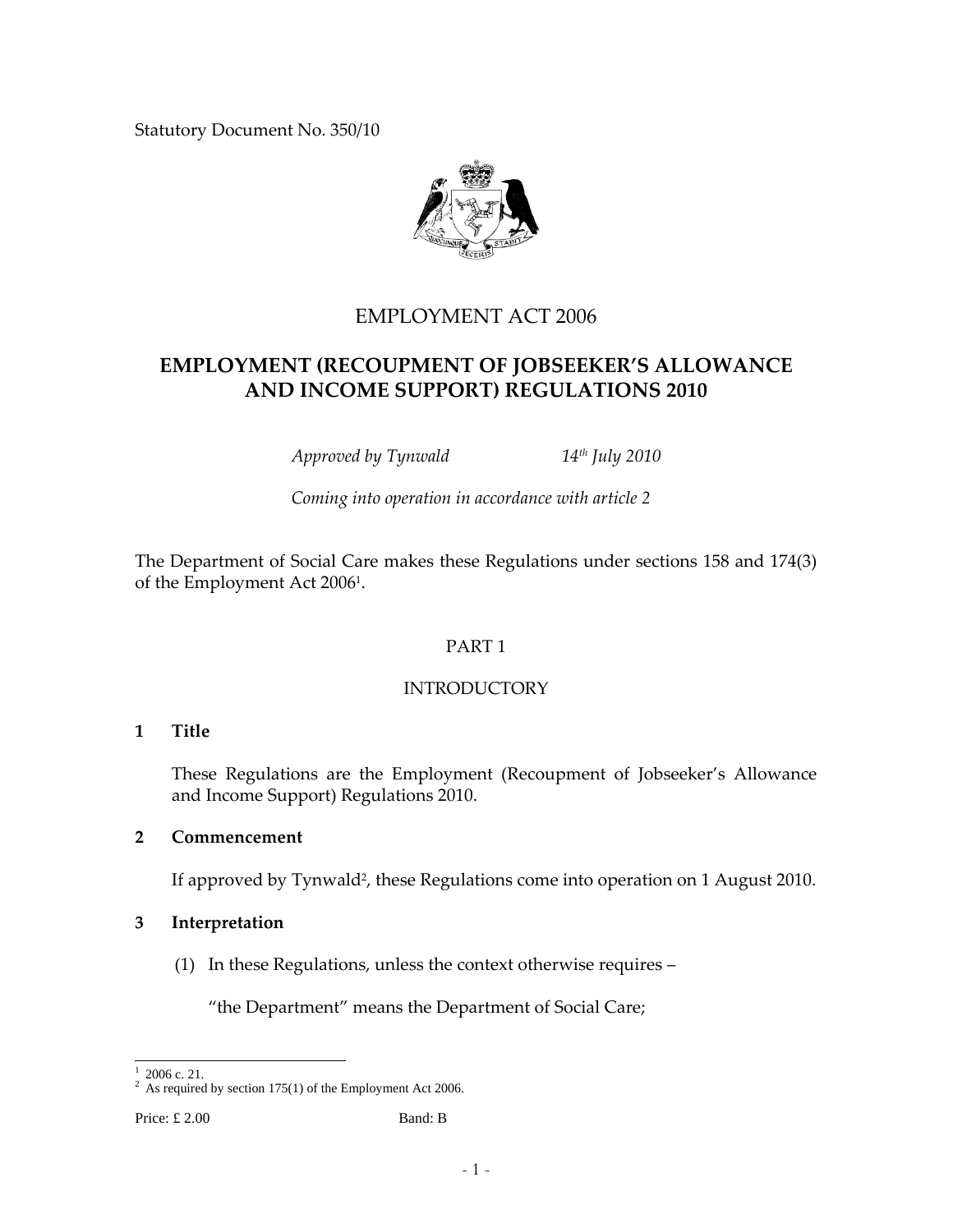"the Employment Act" means the Employment Act 2006;

"prescribed element" has the meaning assigned to it in regulation 4 and the Schedule to these Regulations;

"recoupable amount" means the amount of recoupable benefit;

"recoupable benefit" means any jobseeker's allowance or income support (as the case may be) which is recoupable under these Regulations;

"recoupment notice" means a notice under these Regulations; and

"the Tribunal" has the meaning given in section 173(1) of the Employment Act and "Clerk to the Tribunal" shall be construed accordingly.

- (2) In the Schedule to these Regulations
	- (a) references to sections are references to sections of the Employment Act; and
	- (b) references in column 3 of the table to the conclusion of the Tribunal proceedings are references to the conclusion of the proceedings mentioned in the corresponding entry in column 2.
- (3) For the purposes of these Regulations (and in particular for the purposes of any calculations to be made by the Tribunal as respects the prescribed element) the conclusion of the Tribunal proceedings shall be taken to occur—
	- (a) where the Tribunal at the hearing announces the effect of its decision to the parties, on the date on which that announcement is made; and
	- (b) in any other case, on the date on which the decision of the Tribunal is sent to the parties.
- (4) References to parties in relevant Tribunal proceedings shall be taken to include references to persons appearing on behalf of parties in a representative capacity.
- (5) References in these Regulations to anything done, or to be done, in, or in consequence of, any Tribunal proceedings include references to anything done, or to be done, in, or in consequence of, any such proceedings as are in the nature of a review, or re‐hearing or a further hearing consequent on an appeal.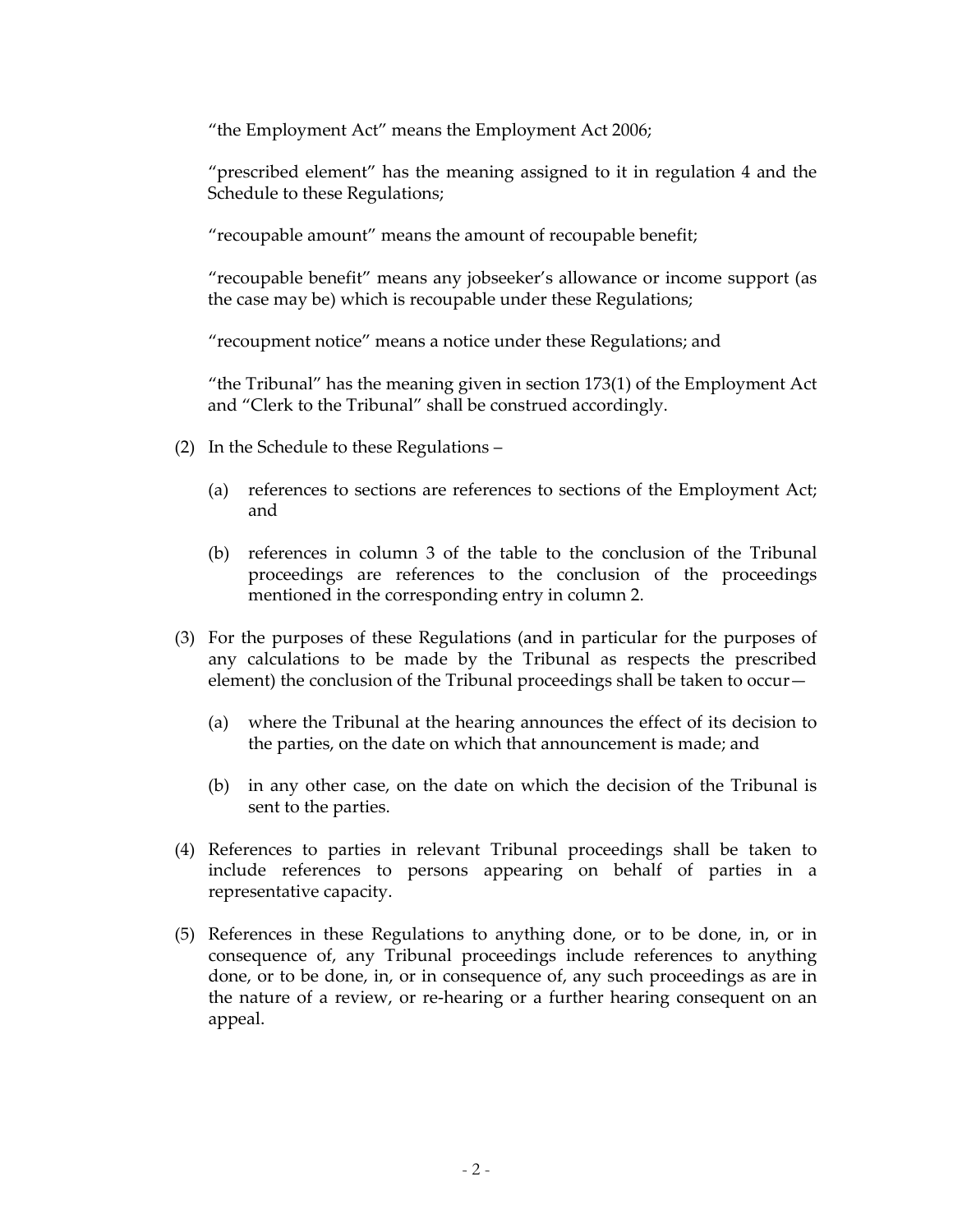#### PART 2

#### TRIBUNAL PROCEEDINGS

#### **4 Application to payments and proceedings**

These Regulations apply to the payments described in column 1 of the table contained in the Schedule to these Regulations, being, in each case, payments which are the subject of Tribunal proceedings of the kind described in the corresponding entry in column 2 and the prescribed element in relation to each such payment is so much of the relevant monetary award as is attributable to the matter described in the corresponding entry in column 3.

#### **5 Duties of the Tribunal and the Clerk to the Tribunal in respect of monetary awards**

- (1) Where these Regulations apply, no regard shall be had in assessing the amount of a monetary award (see section 158(6) of the Employment Act) to the amount of any jobseeker's allowance or any income support which may have been paid to or claimed by the employee for a period which coincides with any part of a period to which the prescribed element is attributable.
- (2) Where the Tribunal, in arriving at a monetary award, makes a reduction on account of the employee's contributory fault or on account of any limit imposed by or under the Employment Act, a proportionate reduction shall be made in arriving at the amount of the prescribed element.
- (3) Subject to the following provisions of this regulation, it shall be the duty of the Tribunal to set out in any decision which includes a monetary award the following particulars—
	- (a) the monetary award;
	- (b) the amount of the prescribed element (if any);
	- (c) the dates of the period to which the prescribed element is attributable; and
	- (d) the amount (if any) by which the monetary award exceeds the prescribed element.
- (4) Where the Tribunal at the hearing announces to the parties the effect of a decision which includes a monetary award it shall inform those parties at the same time of the amount of any prescribed element included in the monetary award and shall explain the effect of regulations 6 and 7 in relation to the prescribed element.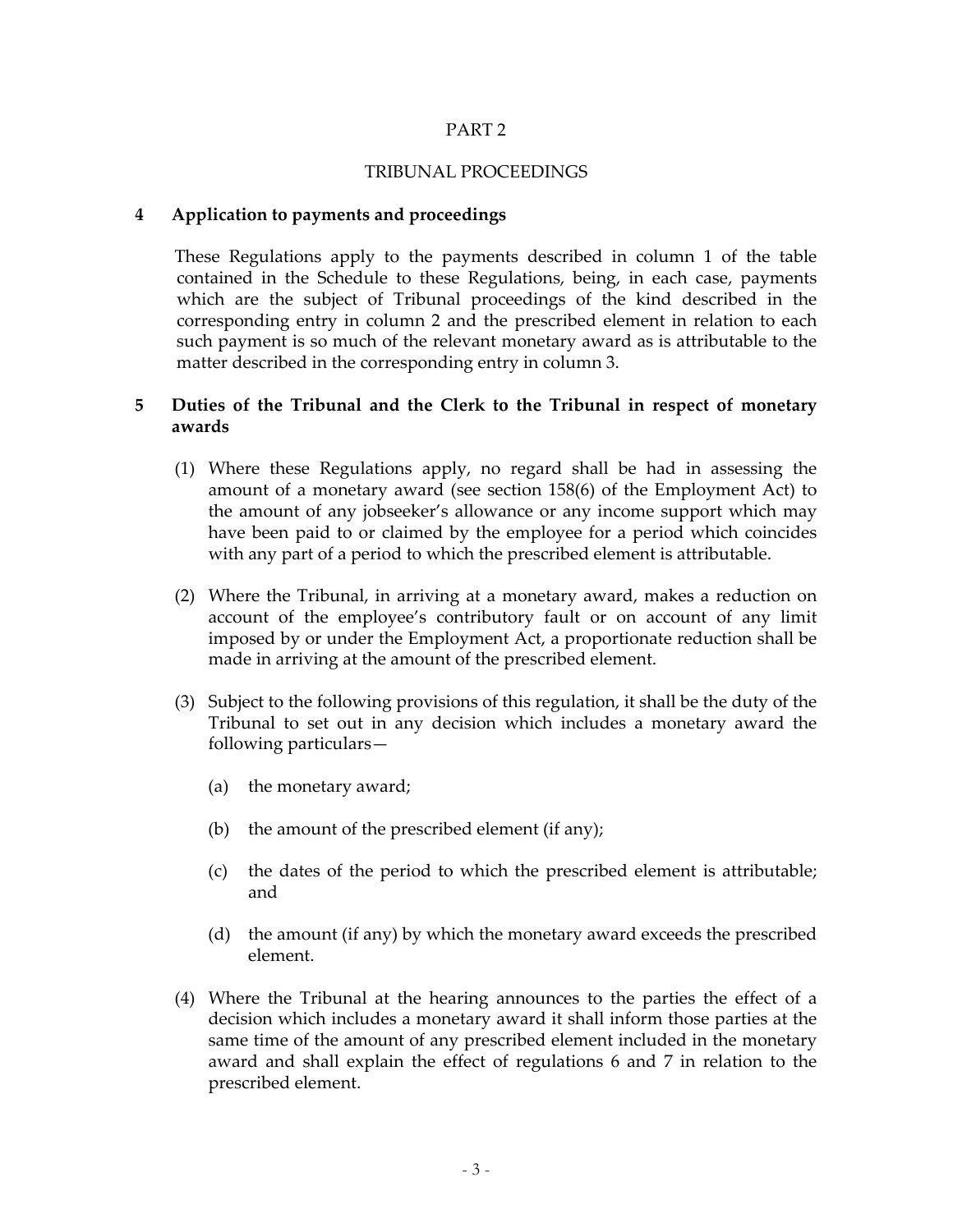- (5) Where the Tribunal has made such an announcement as is described in paragraph (4) the Clerk to the Tribunal shall forthwith notify the Department that the Tribunal has decided to make a monetary award including a prescribed element and shall notify the Department of the particulars set out in paragraph (3).
- (6) As soon as reasonably practicable after the Clerk to the Tribunal has sent a copy of a decision containing the particulars set out in paragraph (3) to the parties he shall send a copy of that decision to the Department.
- (7) In addition to containing the particulars required under paragraph (3), any such decision as is mentioned in that paragraph shall contain a statement explaining the effect of regulations 6 and 7 in relation to the prescribed element.
- (8) The requirements of paragraphs (3) to (7) do not apply where the Tribunal is satisfied that in respect of each day falling within the period to which the prescribed element relates the employee has neither received nor claimed jobseeker's allowance or income support.

#### PART 3

#### RECOUPMENT OF BENEFIT

#### **6 Postponement of Awards**

- (1) This regulation shall have effect for the purpose of postponing monetary awards in order to enable the Department to initiate recoupment under regulation 7.
- (2) Accordingly, so much of the monetary award as consists of the prescribed element shall be treated as stayed as respects the relevant employee until—
	- (a) the Department has served a recoupment notice on the employer; or
	- (b) the Department has notified the employer in writing that it does not intend to serve a recoupment notice.

#### **7 Recoupment of Benefit**

- (1) Recoupment shall be initiated by the Department serving on the employer a recoupment notice claiming by way of total or partial recoupment of jobseeker's allowance or income support the appropriate amount, computed under paragraph (2).
- (2) The appropriate amount shall be the smaller of the following two sums—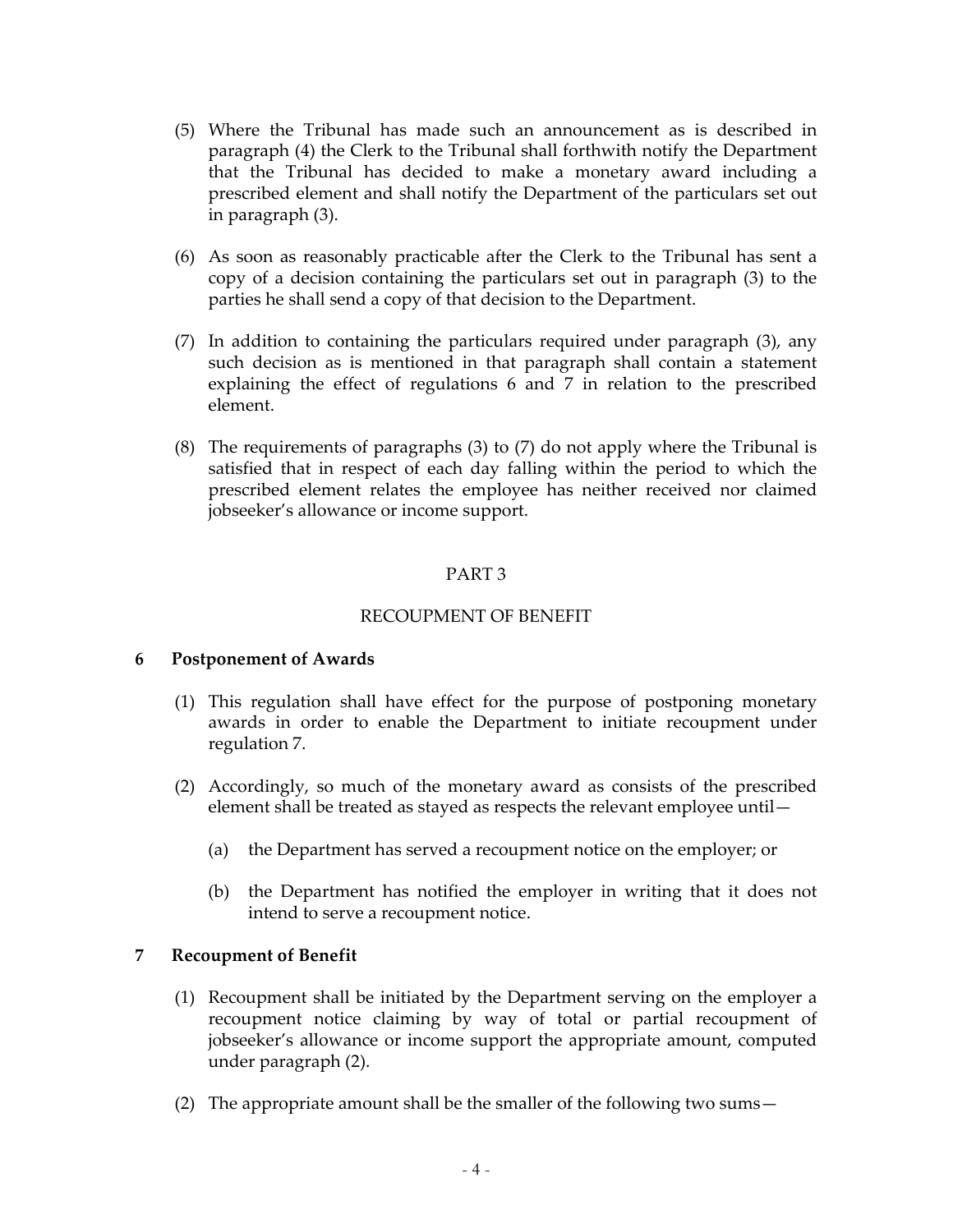- (a) the amount of the prescribed element (less any tax or social security contributions which fall to be deducted therefrom by the employer); or
- (b) the amount paid by way of, or paid as on account of, jobseeker's allowance or income support to the employee for any period which coincides with any part of the period to which the prescribed element is attributable.
- (3) A recoupment notice shall be served on the employer by post or otherwise and copies shall likewise be sent to the employee and, if requested, to the Clerk to the Tribunal.
- (4) The Department shall
	- (a) serve a recoupment notice on the employer; or
	- (b) notify the employer that it does not intend to serve such a notice,

within the period applicable (as the case may require) under paragraph (5) or as soon as practicable thereafter.

- (5) The period applicable shall be  $-$ 
	- (a) in any case in which the Tribunal at the hearing announces to the parties the effect of its decision as described in regulation 5(4) –
		- (i) the period ending 21 days after the conclusion of the hearing, or
		- (ii) the period ending 9 days after the decision has been sent to the parties, whichever is the later; or
	- (b) in any other case, the period ending 21 days after the decision has been sent to the parties.
- (6) A recoupment notice served on an employer shall operate as an instruction to the employer to pay, by way of deduction out of the sum due under the award, the recoupable amount to the Department and it shall be the duty of the employer to comply with the notice. The employer's duty under this paragraph shall not affect his obligation to pay any balance that may be due to the employee under the relevant award.
- (7) The duty imposed on the employer by service of the recoupment notice shall not be discharged by payment of the recoupable amount to the employee during the postponement period or thereafter if a recoupment notice is served on the employer during the postponement period.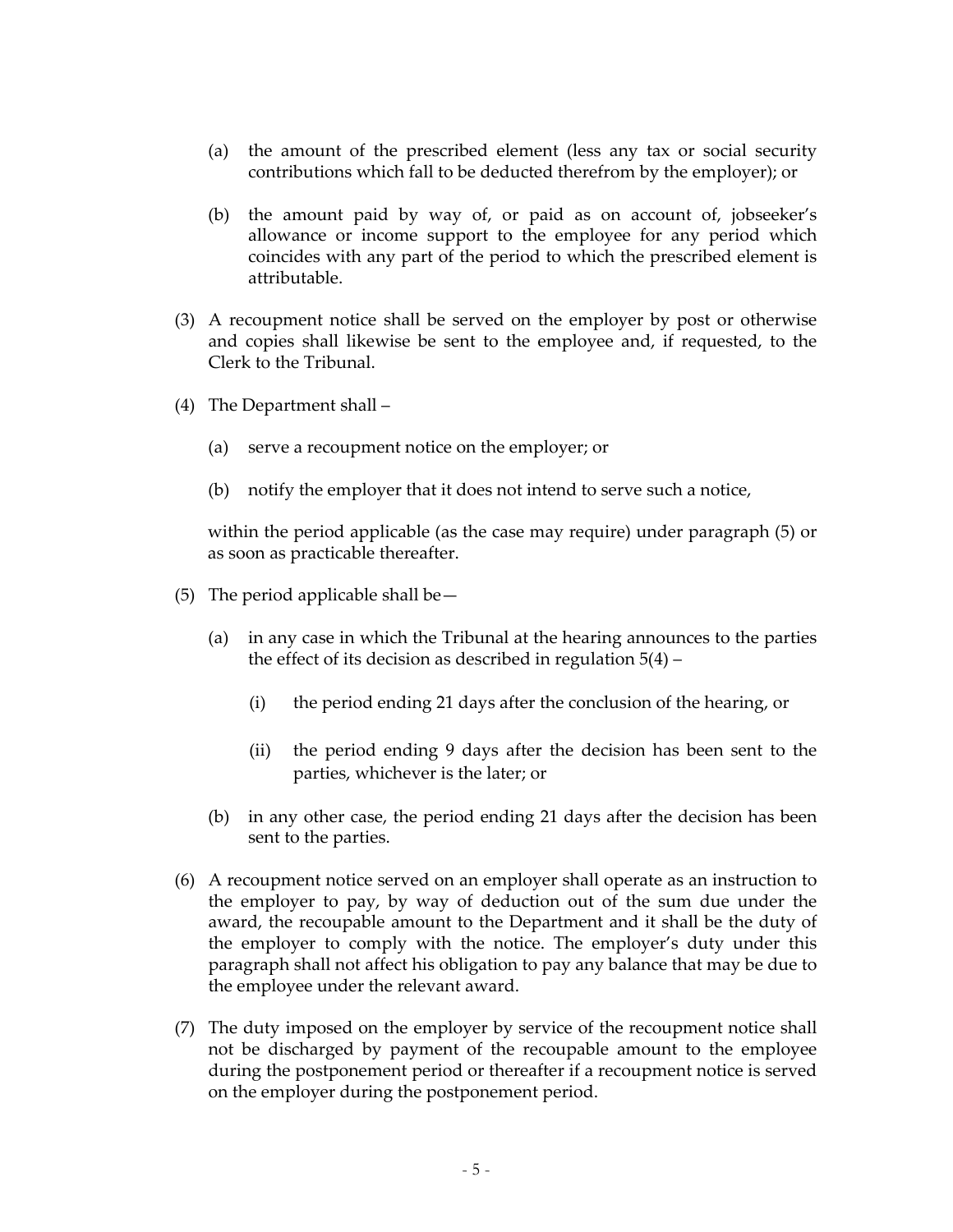- (8) Payment by the employer to the Department under this regulation shall be a complete discharge in favour of the employer as against the employee in respect of any sum so paid but without prejudice to any rights of the employee under regulation 9.
- (9) The recoupable amount shall be recoverable by the Department from the employer as a debt.

#### **8 Order made in secondary proceedings**

- (1) In the application of any of the above provisions in the case of proceedings in the nature of a review, a re‐hearing or a further hearing consequent on an appeal, it shall be the duty of the Tribunal or (as the case may require) the Department to take the appropriate account of anything done under or in consequence of these Regulations in relation to any award made in the original proceedings.
- (2) For the purposes of this regulation the original proceedings are the proceedings in respect of which the review, the re‐hearing or the further hearing consequent on an appeal takes place.

## PART 4

#### DETERMINATION OF BENEFIT RECOUPED

#### **9 Provisions relating to determination of amount paid by way of or paid as on account of benefit**

- (1) Without prejudice to the right of the Department to recover from an employer the recoupable benefit, an employee on whom a copy of a recoupment notice has been served in accordance with regulation 7 may, within 21 days of the date on which such notice was served on him or within such further time as the Department may for special reasons allow, give notice in writing to the Department that he does not accept that the amount specified in the recoupment notice in respect of jobseeker's allowance or income support is correct.
- (2) Where an employee has given notice in writing to the Department under paragraph (1) that he does not accept that an amount specified in the recoupment notice is correct, an adjudication officer shall make a decision as to the amount of jobseeker's allowance or (as the case may be) income support paid in respect of the period to which the prescribed element is attributable.
- (3) An adjudication officer may revise either upon application made for the purpose or on his own initiative a decision under paragraph (2).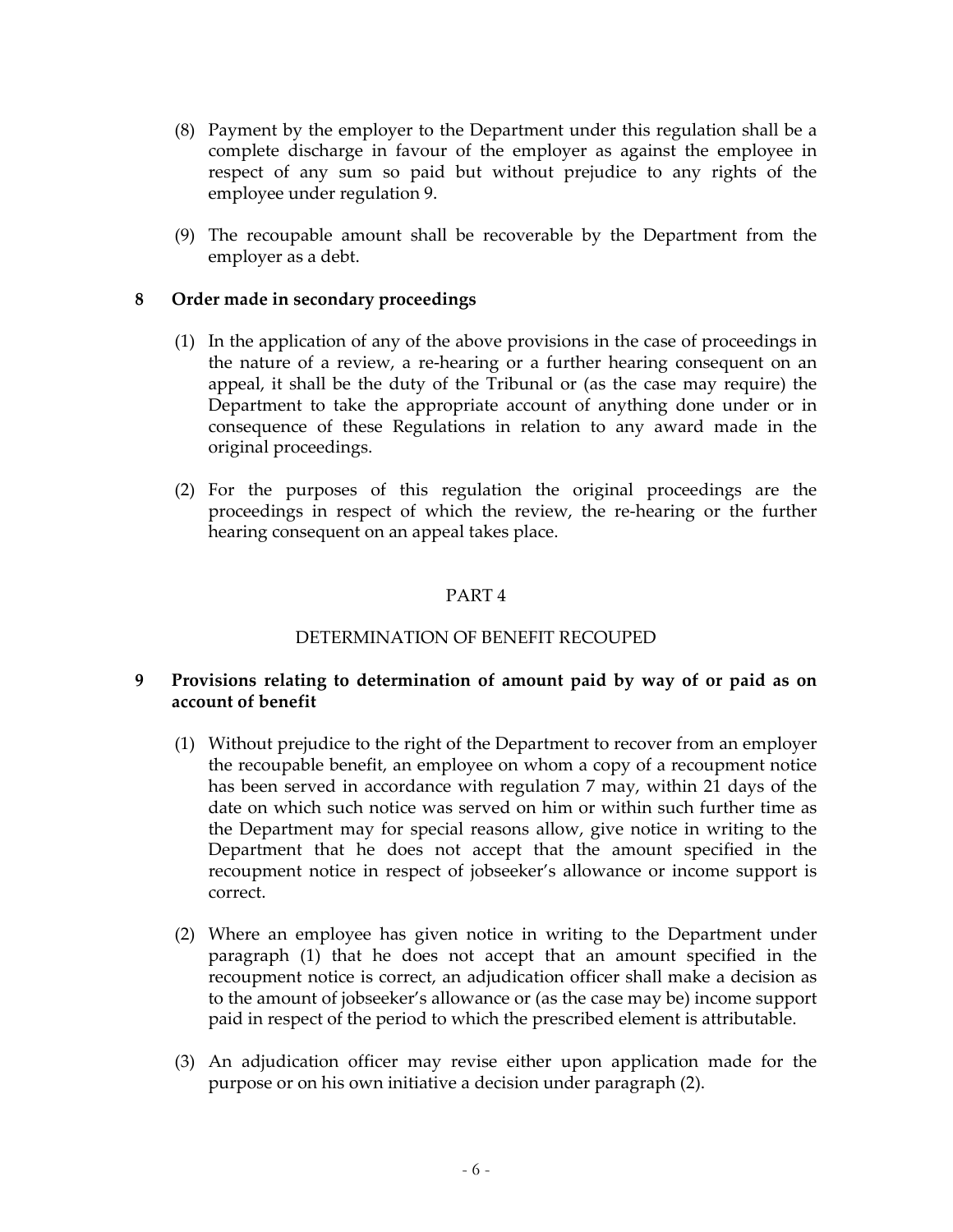- (4) The employee shall have a right of appeal to an appeal tribunal constituted under Chapter I of Part I of the 1998 Act against a decision of an adjudication officer whether as originally made under paragraph (2) or as revised under paragraph (3).
- (5) The Social Security and Child Support (Decisions and Appeals) Regulations 1999 (as they have effect in the Isle of Man)<sup>3</sup> shall apply for the purposes of paragraphs (3) and (4) as though a decision of an adjudication officer under paragraph (3) were made under section 9 of the 1998 Act (revision of decisions) and any appeal from such a decision were made under section 12 of that Act (appeal to appeal tribunal).
- (6) In this regulation "the 1998 Act" means the Social Security Act 1998 (as it has effect in the Isle of Man)4.
- (7) Where the Department recovers too much money from an employer under these Regulations the Department shall pay to the employee an amount equal to the excess.
- (8) In any case where, after the Department has recovered from an employer any amount by way of recoupment of benefit, the decision given by the Tribunal in consequence of which such recoupment took place is set aside or varied on appeal or on a re‐hearing by the Tribunal, the Department shall make such repayment to the employer or payment to the employee of the whole or part of the amount recovered as it is satisfied should properly be made having regard to the decision given on appeal or re‐hearing.

## PART 5

#### REVOCATION AND TRANSITIONAL PROVISION

#### **10 Revocation**

Subject to regulation 11, the Employment (Recoupment of Benefit) Regulations 20005 are hereby revoked.

#### **11 Transitional Provision**

Regulation 10 shall not have effect in relation to awards or parts of awards made by the Tribunal after the date these Regulations come into force where the award or part of the award is in respect of a period before that date.

 $\overline{a}$ 3 S.I. 1999/991 (see S.D. 602/00).

<sup>4</sup> 1998 c.14 (see S.D. 92/00).

<sup>5</sup> S.D. 206/00.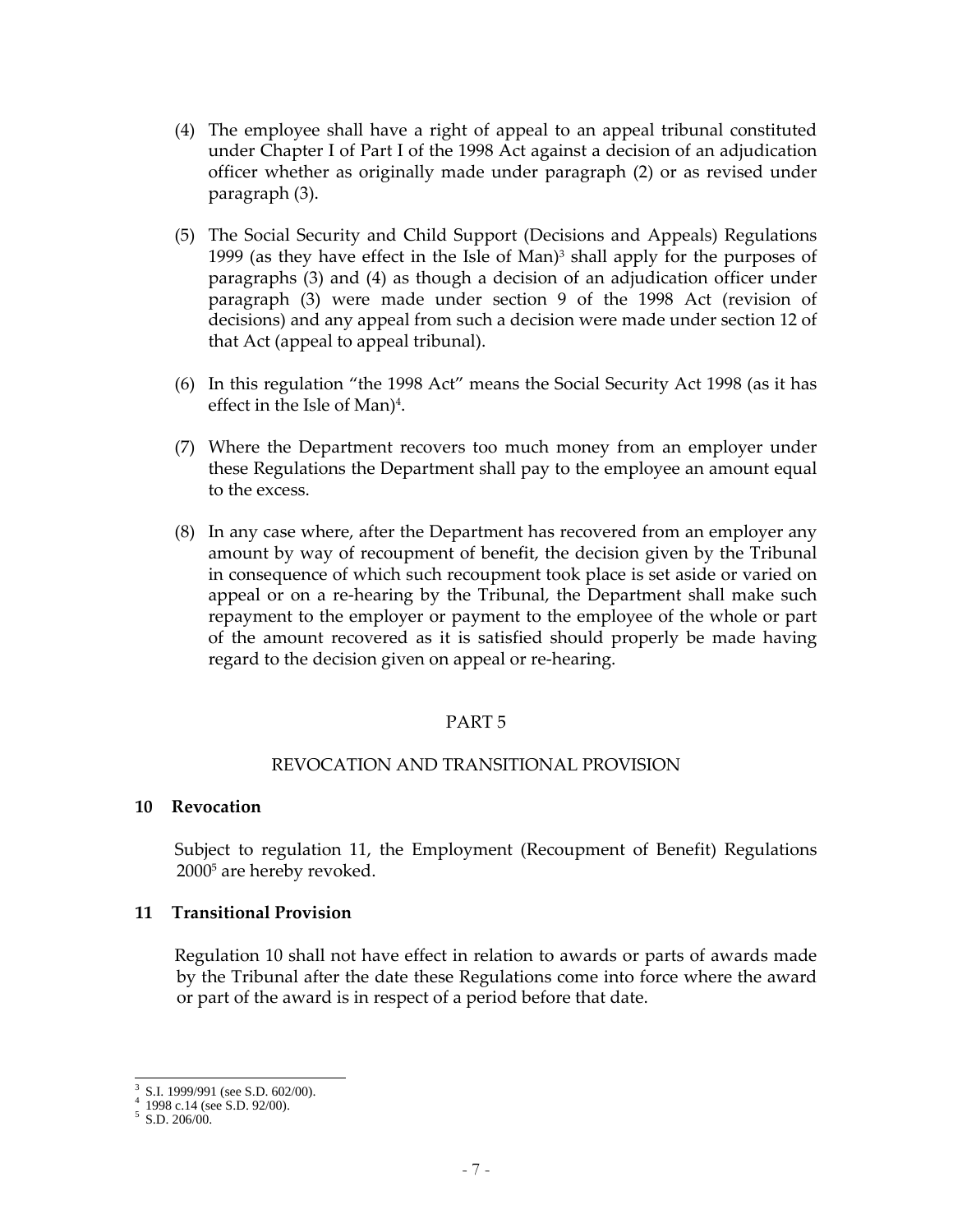# SCHEDULE regulation 4

# TABLE RELATING TO MONETARY AWARDS

| Column <sub>1</sub>                                                                                                                                                                                  | Column <sub>2</sub>                                            | Column <sub>3</sub>                                                                                                                                                                           |
|------------------------------------------------------------------------------------------------------------------------------------------------------------------------------------------------------|----------------------------------------------------------------|-----------------------------------------------------------------------------------------------------------------------------------------------------------------------------------------------|
| Payment                                                                                                                                                                                              | Proceedings                                                    | Matter to which prescribed element is<br>attributable                                                                                                                                         |
| 1. Payments of<br>remuneration in respect of<br>a period of suspension on<br>maternity grounds under<br>section 76.                                                                                  | 1. Complaint under<br>section 78.                              | 1. Any amount found to be due to<br>the employee and ordered to be<br>paid under section 78(3) for a<br>period before the conclusion of the<br>Tribunal proceedings.                          |
| 2. Payments under an order<br>for reinstatement under<br>section 136(1).                                                                                                                             | 2. Complaint of unfair<br>dismissal under<br>section 133(1).   | 2. Any amount ordered to be paid<br>under section $136(2)(a)$ in respect<br>of arrears of pay for a period<br>before the conclusion of the<br>Tribunal proceedings.                           |
| 3. Payments under an order<br>for re-engagement under<br>section 137(1).                                                                                                                             | 3. Complaint of unfair<br>dismissal under<br>section 133(1).   | 3. Any amount ordered to be paid<br>under section $137(2)(d)$ in respect<br>of arrears of pay for a period<br>before the conclusion of the<br>Tribunal proceedings.                           |
| 4. Payments under an<br>award of compensation for<br>unfair dismissal in cases<br>falling under section 134(4)<br>(cases where no order for<br>reinstatement or re-<br>engagement has been<br>made). | 4. Complaint of unfair<br>dismissal under<br>section 133(1).   | 4. Any amount ordered to be paid<br>and calculated under section 143<br>in respect of compensation for loss<br>of wages for a period before the<br>conclusion of the Tribunal<br>proceedings. |
| 5. Payments under an<br>award of compensation for<br>unfair dismissal under<br>section 139(3) where<br>reinstatement order not<br>complied with.                                                     | 5. Proceedings in<br>respect of non-<br>compliance with order. | 5. Any amount ordered to be paid<br>and calculated under section 143<br>in respect of compensation for loss<br>of wages for a period before the<br>conclusion of the Tribunal<br>proceedings. |
| 6. Payments under an<br>award of compensation for<br>unfair dismissal under<br>section 139(3) where re-<br>engagement order not<br>complied with.                                                    | 6. Proceedings in<br>respect of non-<br>compliance with order. | 6. Any amount ordered to be paid<br>and calculated under section 143<br>in respect of compensation for loss<br>of wages for a period before the<br>conclusion of the Tribunal<br>proceedings. |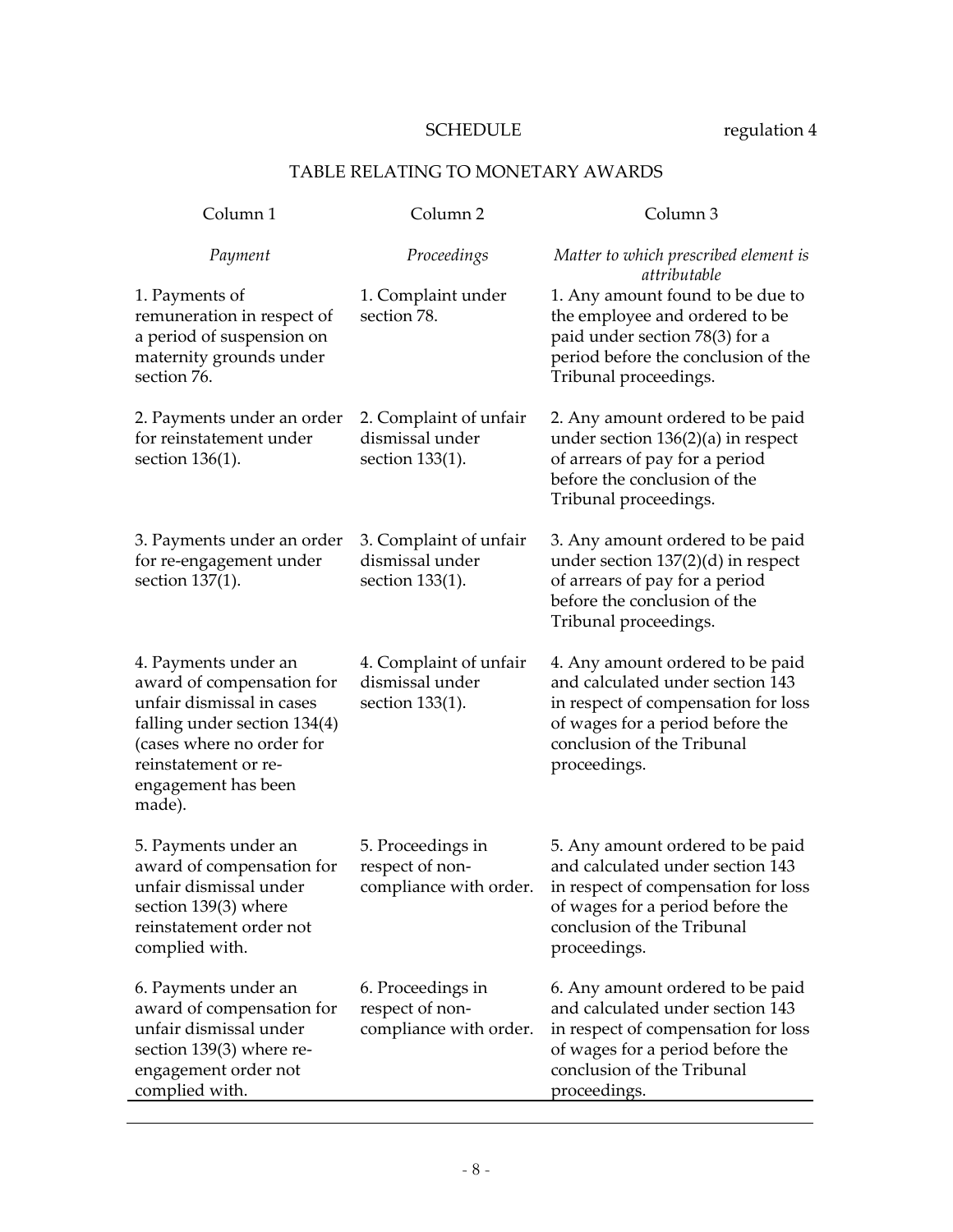Made 14th June 2010

*G Martyn Quayle MHK* Minister for Social Care

#### **EXPLANATORY NOTE**

*(This note is not part of the Regulations)*

- 1. These Regulations ("the Recoupment Regulations") are made following the enactment of the Employment Act 2006 (of Tynwald) and come into operation on 1st August 2010. They revoke and replace the Employment (Recoupment of Benefit) Regulations 2000, made under the Employment Act 1991 (of Tynwald). They do not introduce any change in policy.
- 2.1 *Introduction*
- 2.1.1 Normally, part of an Employment Tribunal award for unfair dismissal etc. (see paragraph 2.2 et seq. below) compensates a person for the loss of their earnings up to the date of the tribunal hearing. However, some persons may have already received jobseeker's allowance or income support during this period. To avoid such double payment the Department of Social Care ("the DSC") (formerly the Department of Health and Social Security) recovers the amount of benefit paid to the person during this period (or the appropriate amount of the award, if it is less) by recoupment from the employer before the relevant part of the award is paid to the individual.
- 2.1.2 Where the employer fails to pay the recoupable amount to the DSC, the amount is recoverable from them as a debt.
- 2.2 *Cases where the Recoupment Regulations apply*
- 2.2.1 The Recoupment Regulations apply when the Employment Tribunal makes a "monetary award" for –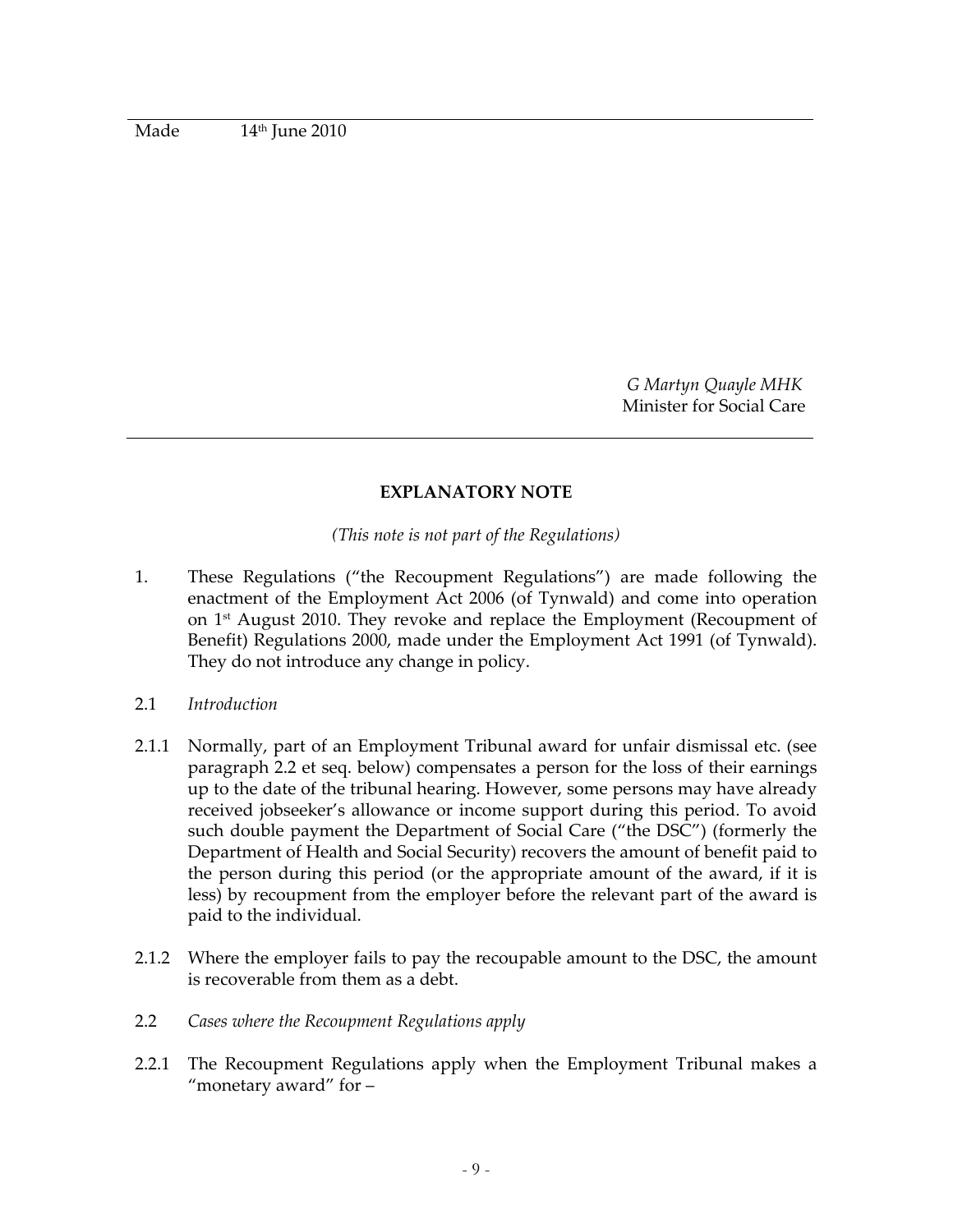- unfair dismissal; or
- failure to pay wages during a period of maternity suspension.

A monetary award is the amount which is awarded, or ordered or adjudged to be paid, to the employee by the Tribunal.

## 2.3 *Monetary awards and the prescribed element of a monetary award*

- 2.3.1 A person who has brought a complaint against their employer might well have claimed and received jobseeker's allowance or income support while they are waiting for their complaint to be heard. If the Employment Tribunal makes a monetary award in such a case, it must identify how much of the award represents arrears of pay or compensation for loss of earnings due to the person and the period to which it relates. This amount is called the "prescribed element" and it is that part of the monetary award which is subject to recoupment.
- 2.3.2 Where the amount of the monetary award is greater than the prescribed element, the employer may pay that excess straightaway to the employee, but must not pay the "prescribed element" of the monetary award until they have either received a recoupment notice from the DSC advising them of the amount of benefit paid to the employee during the prescribed period which is recoupable from them or they are told that no recoupment notice is to be served.
- 2.3.3 However, if the employer pays the prescribed element to the employee before they receive a recoupment notice or they are told that recoupment is not necessary, the employer must still pay the DSC the amount specified on the notice. The employer can then try to recover this amount from the employee.
- 2.4 *Recoupment of benefit procedure*
- 2.4.1 The DSC will send the recoupment notice or notify the employer that no recoupment is required within the following timeframes–
	- *where a decision is announced at the tribunal hearing* ‐ within the following 21 days or within 9 days of the decision being sent to the parties (whichever is the later) or as soon as practicable after this period; or
	- *where no such announcement is made ‐* within 21 days of the decision being sent to the parties or as soon as practicable after this period.
- 2.4.2 The recoupment notice instructs the employer to pay to the DSC out of the monetary award the lesser of–
	- the prescribed element less any income tax and national insurance contributions due, or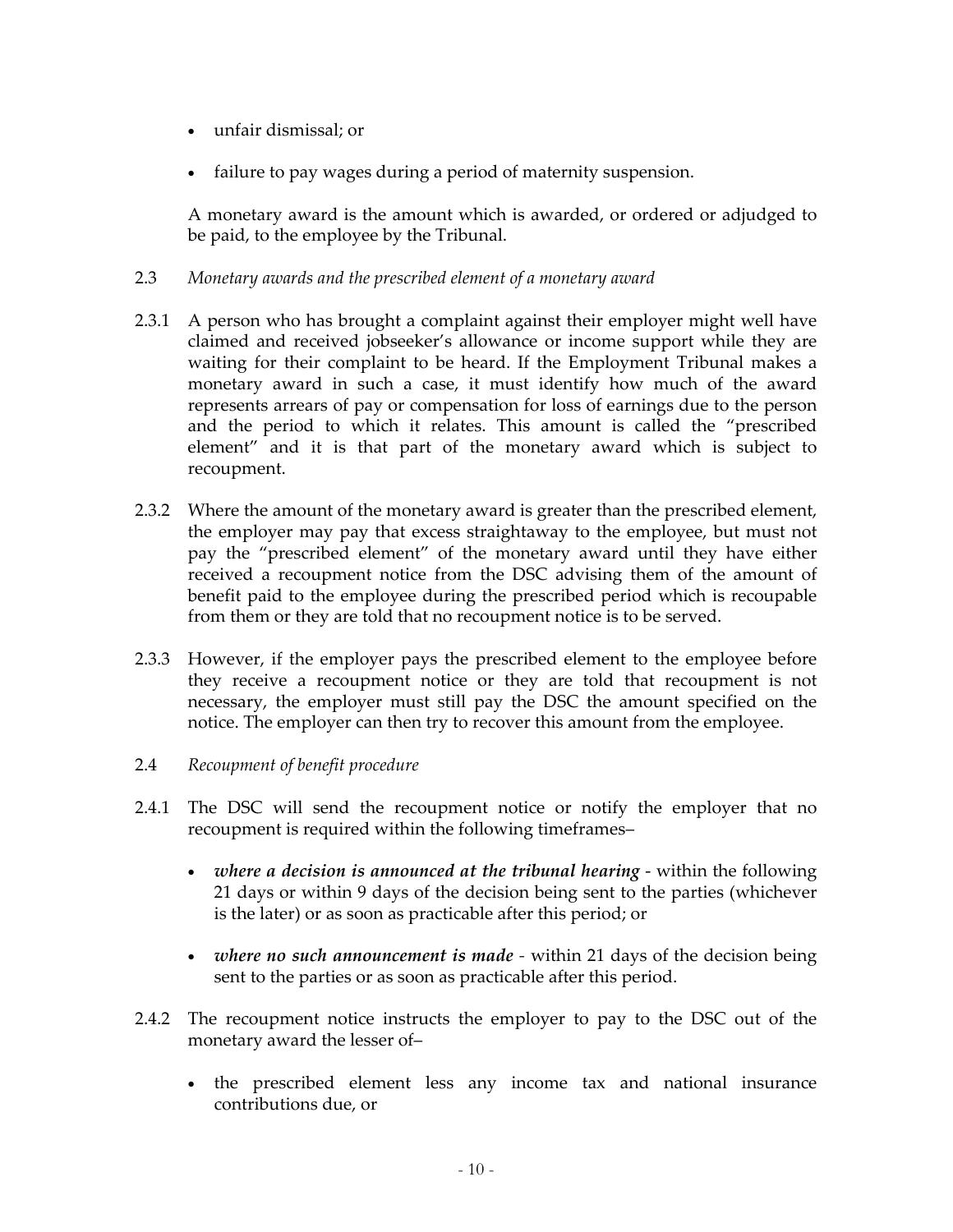- the total amount of jobseeker's allowance or income support received by the individual for any part of the period covered by the prescribed element.
- 2.4.3 If the prescribed element is greater than the amount specified in the recoupment notice, then the excess is immediately payable to the employee.
- 2.4.4 The recoupment notice is copied to the individual, so that they may check that the amount of benefit stated as having been paid to them is correct. If they do not agree with the amount stated they must contact the DSC within 21 days (or such further period as the DSC may for special reasons allow).
- 3. *The Regulations in detail*
- 3.1 Regulation 1 gives the Regulations their title.
- 3.2 Regulation 2 provides for their commencement.
- 3.3 Regulation 3 provides for their interpretation.
- 3.4 Regulation 4 and the Schedule to the Regulations prescribe the types of monetary awards which are subject to these Regulations (and the Employment Tribunal proceedings giving rise to such awards) and the corresponding prescribed element in relation to such payments.
- 3.5 Regulation 5 sets out the duties of the Employment Tribunal and the Clerk to the Tribunal in respect of monetary awards, including assessing the amount of any monetary award and in arriving at the amount of the prescribed element. It also specifies what information is to be set out in any decision which includes a monetary award and how that decision is to be communicated.
- 3.6 Regulation 6 provides that any monetary award shall be postponed, so that the DSC can recoup any jobseeker's allowance or income support under these Regulations. That part of the monetary award consisting of the prescribed element shall be stayed until the DSC has served a recoupment notice on the employer or told the employer that no recoupment notice is to be served.
- 3.7 Regulation 7 sets out how the DSC is to recoup jobseeker's allowance or income support under the Regulations.
- 3.8 Regulation  $\frac{8}{5}$  requires the Employment Tribunal or the DSC (as the case requires) to take into account anything done under or in consequence of the Regulations in relation to any related proceedings.